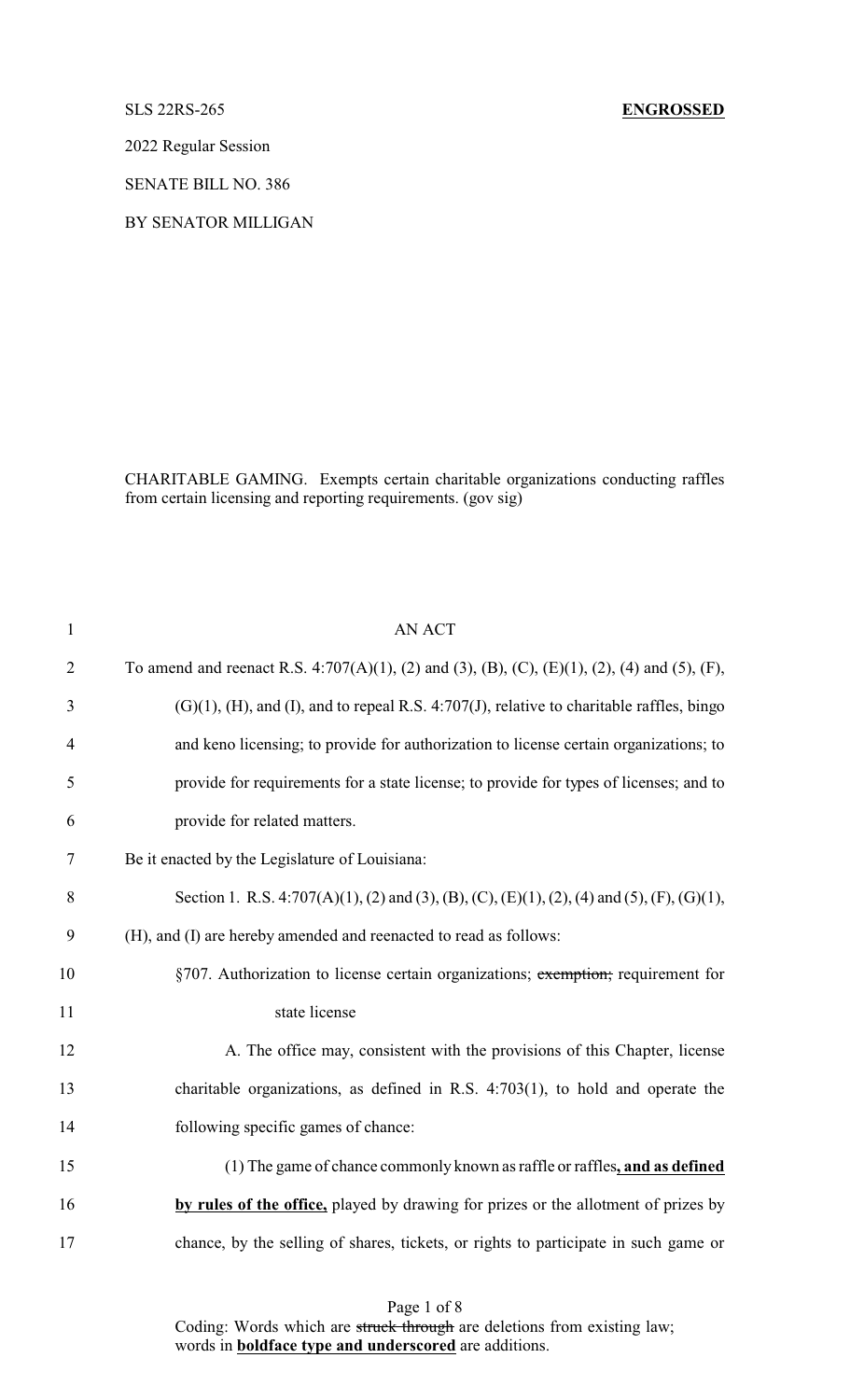| $\mathbf{1}$   | games, and by conducting the game or games accordingly.                                |
|----------------|----------------------------------------------------------------------------------------|
| $\overline{2}$ | (2) The game of chance commonly known as bingo or keno, and as defined                 |
| 3              | by rules of the office, played for prizes with cards bearing numbers or other          |
| 4              | designations, five or more in one line, the holder covering numbers, as objects,       |
| 5              | similarly numbered, are drawn from a receptacle, and the game being won by the         |
| 6              | person who first covers a previously designated arrangement of numbers on such a       |
| 7              | card.                                                                                  |
| 8              | (3) The game of chance commonly known as pull-tabs, and as defined by                  |
| 9              | rules of the office, played for prizes with cards or tickets and as defined in R.S.    |
| 10             | 4:725 or played as electronic pull-tabs as provided in R.S. 4:733.                     |
| 11             | $\ast$<br>*<br>$\ast$                                                                  |
| 12             | B. In addition to the licensing required in Subsection A of this Section, the          |
| 13             | governing authority of any municipality or parish may, consistent with the provisions  |
| 14             | of this Chapter, license charitable organizations as defined in R.S. 4:703(1) to hold  |
| 15             | and operate the following specific games of chance:                                    |
| 16             | (1) The game of chance commonly known as raffle or raffles played by                   |
| 17             | drawing for prizes or the allotment of prizes by chance, by the selling of shares,     |
| 18             | tickets, or rights to participate in such game or games, and by conducting the game    |
| 19             | or games accordingly.                                                                  |
| 20             | (2) The game of chance commonly known as bingo or keno played for prizes               |
| 21             | with cards bearing numbers or other designations, five or more in one line, the holder |
| 22             | covering numbers, as objects, similarly numbered, are drawn from a receptacle, and     |
| 23             | the game being won by the person who first covers a previously designated              |
| 24             | arrangement of numbers on such a card.                                                 |
| 25             | (3) The game of chance commonly known as pull-tabs played for prizes with              |
| 26             | eards or tickets, as defined in R.S. 4:725, or played as electronic pull-tabs as       |
| 27             | provided in R.S. 4:733.                                                                |
| 28             | (4) Electronic video bingo as provided for in R.S. 4:724 and as defined by             |
|                |                                                                                        |

29 rules of the office.

Page 2 of 8 Coding: Words which are struck through are deletions from existing law; words in **boldface type and underscored** are additions.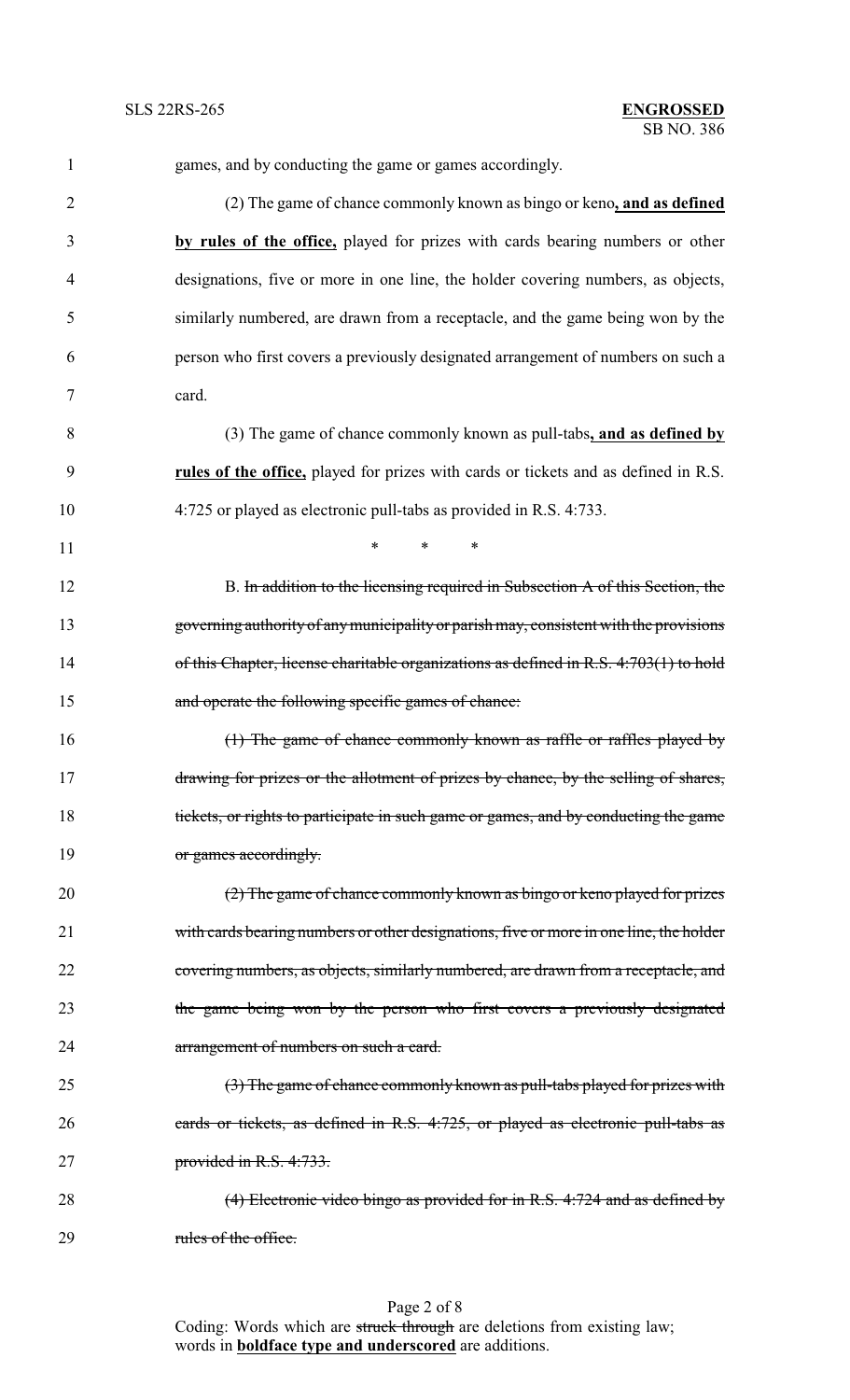| $\mathbf{1}$   | (5) Fund-raising events generally known as "Las Vegas Nights" or "Casino          |
|----------------|-----------------------------------------------------------------------------------|
| $\overline{2}$ | Nights" as provided for in R.S. 4:729 and as defined by rules of the office. No   |
| 3              | municipal or parish governing authority shall license any organization as         |
| 4              | authorized in this Chapter until the organization has first obtained a charitable |
| 5              | gaming license from the office. If the organization has obtained a charitable     |
| 6              | gaming license from the office as required by Subsection A of this Section and    |
| $\overline{7}$ | R.S. 4:705, then the municipal or parish governing authority may license the      |
| 8              | charitable organization to hold and operate only the specific games enumerated    |
| 9              | in Subsection A of this Section.                                                  |

 C. Any such organization so licensed may sell shares, tickets, or rights to participate in such games and may conduct the games accordingly when the entire net proceeds of such games of chance are to be devoted to educational, charitable, patriotic, religious, or public spirited uses, and when so licensed, may hold, operate, and conduct such games of chance exclusively by its members pursuant to this Chapter, except to the extent that the services of members of other bona fide licensed organizations as enumerated in this Section are volunteered by their organization for the sole purpose of selling shares, tickets, or rights in such games. Any such organization so licensed may sell shares, tickets, or rights to participate in such game or games of chance pursuant to rules and regulations for the supervision and conduct thereof, as prescribed by the office and, when applicable, by the governing authority of the municipality or parish not inconsistent with the provisions of this Chapter. Further, any person or persons **not currently working or scheduled to work a shift for the organization sponsoring a game** may participate in and play such games of chance conducted under any license**, except where prohibited by rule**.

 $*$  \* \* \*

 E. In addition to the provisions of R.S. 4:703, the following definitions shall apply for the purposes of this Section:

 (1) "Booster club" shall mean an organization which promotes and supports the activities, functions, or programs of a public or a private nonprofit elementary or

> Page 3 of 8 Coding: Words which are struck through are deletions from existing law; words in **boldface type and underscored** are additions.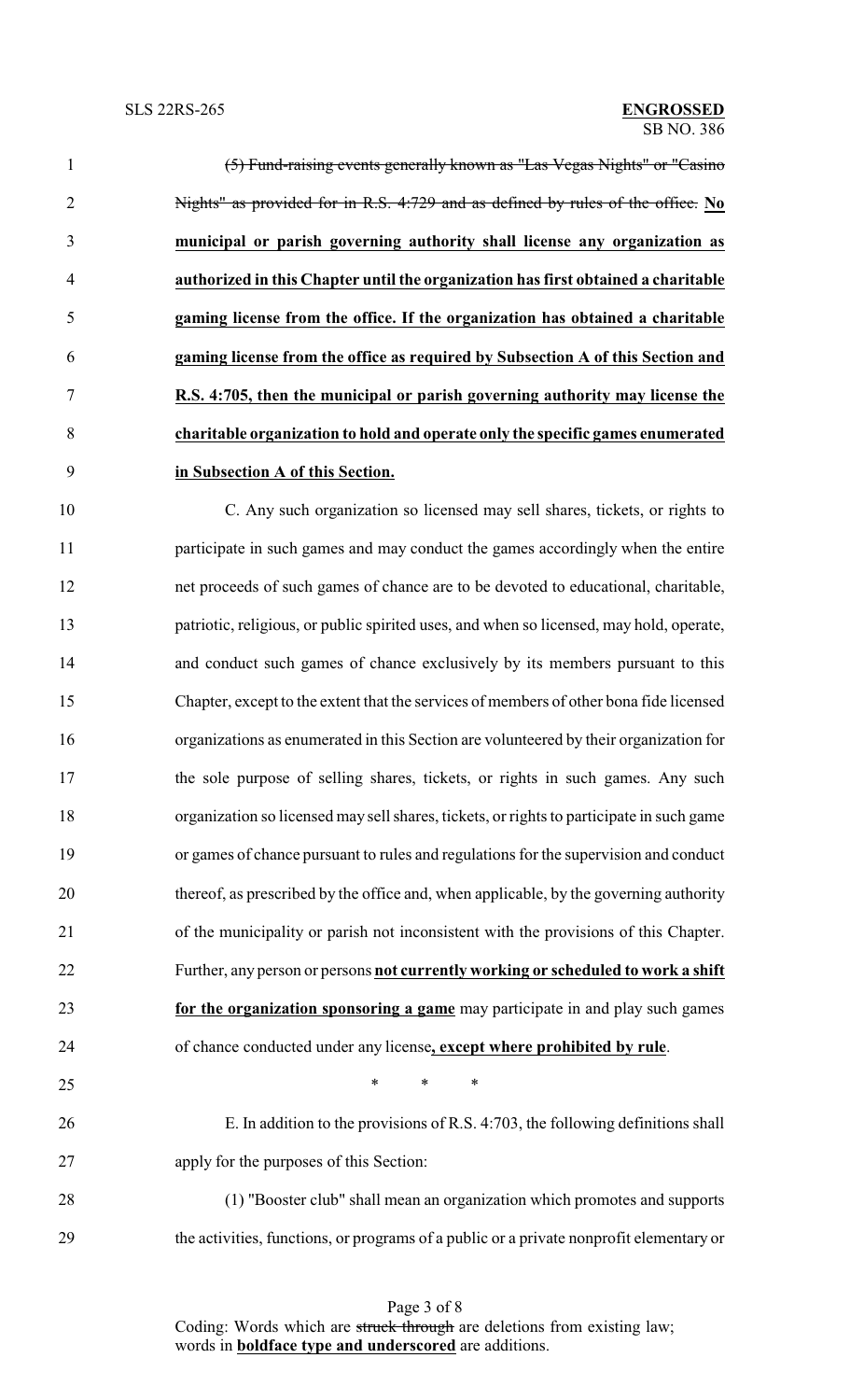1 secondary school in this state and which has been designated by the school board of the parish or city in which such school is located **its local governing authority** to collect funds in the name of that school **with the entire net proceeds being devoted to support the school's activities, functions, or programs**. (2) "Civic or service association" shall mean an organization domiciled in this state which is operated for the purpose of promoting the social welfare or providing service to the community and which has derived five thousand dollars or less in gross receipts from its charitable games of chance during the prior calendar year **with the entire net proceeds being devoted to the stated charitable purpose of the organization**. **\*** \* \* \* (4) "Parent-teacher association" shall mean an organization which is comprised of teachers and parents of children enrolled in a public or a private nonprofit elementaryor secondary school in this state and which has been designated by the school board of the parish or city in which such school is located **its local governing authority** to collect funds in the name of that school **with the entire net proceeds being devoted to support the school's activities, functions, or programs**. (5) "Public institution of higher education" includes every in-state public graduate and undergraduate institution, public junior and community college, public technical institute, and each separate school or department of the institution, college, or institute when the entire net proceeds are devoted to support the institution **institution's activities, functions, or programs**. **\*** \* \* \* 25 F.(1) $(a)$  A bona fide senior citizen recreation club, upon application to the municipalityor parish,shall be exempt **The following specific clubs, organizations, groups, or associations may be eligible for a limited license that results in an exemption** from the licensing and reporting procedure enumerated in R.S. 4:708

through 716 of this Chapter in a municipality or parish whose governing authority

Page 4 of 8 Coding: Words which are struck through are deletions from existing law; words in **boldface type and underscored** are additions.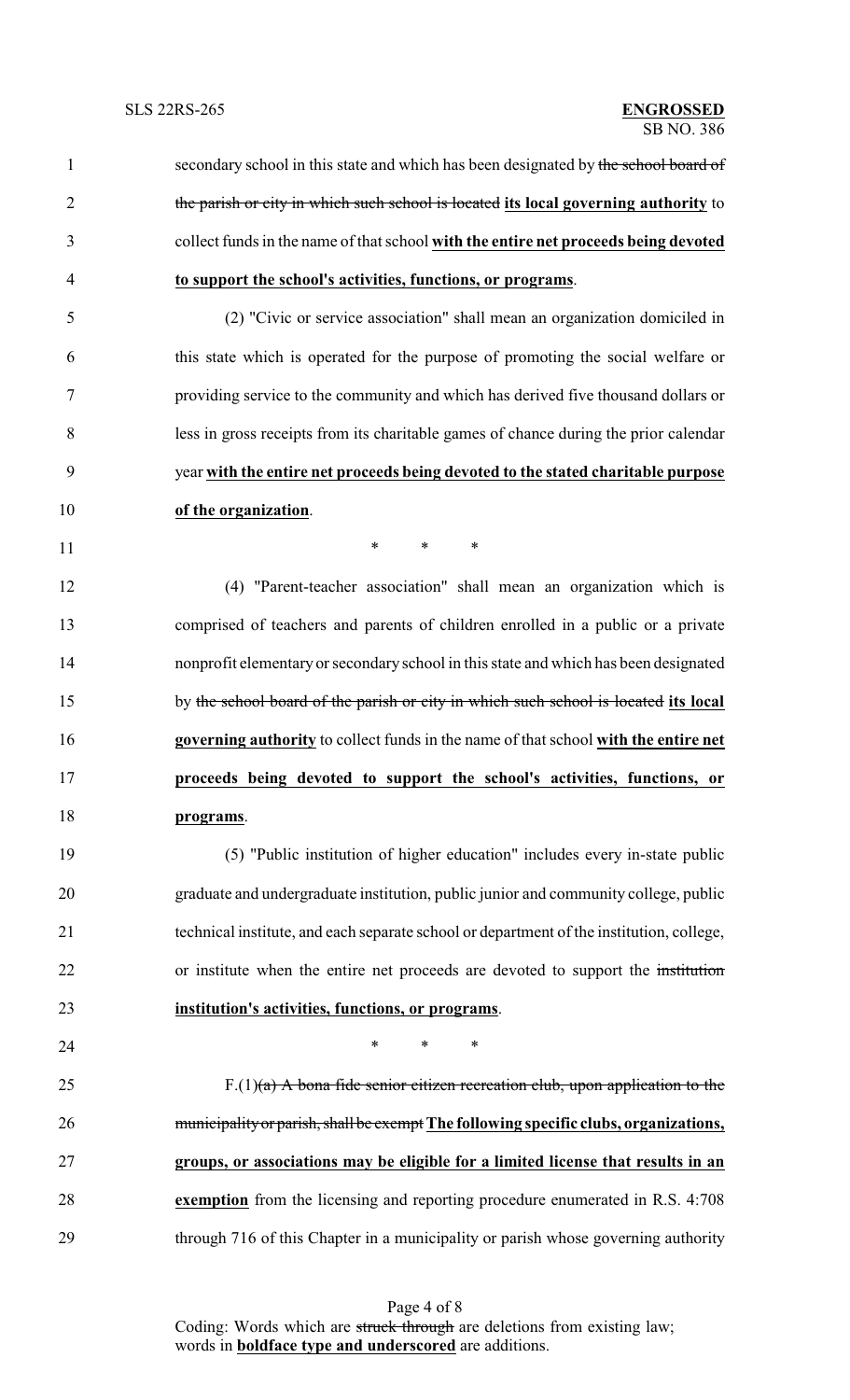1 has decided to permit raffles, bingo, and keno within its limits as provided in R.S. 2 4:706.**:**

 (b)**(a)** A "senior citizen recreation club" for the purpose of this Chapter shall be defined as an organization which is sanctioned by the local council on aging and composed of a group of persons sixty years of age or older whose only function is to provide amusement and diversion for its members.

 (2)**(b)** Any club, organization, group, or association which has a membership comprised exclusively of children enrolled in a public or private nonprofit 9 elementary or secondary school in this state and which is approved to conduct 10 activities in such school by the principal of such school in accordance with school 11 board policy shall be exempt from the licensing and reporting procedures enumerated in R.S. 4:708 through 716 of this Chapter in a municipality or parish whose governing authority has decided to permit raffles, bingo, and keno within its 14 limits as provided in R.S. 4:706. Such club, organization, group, or association shall be exempted from licensing and reporting procedures only for the conducting of raffles as a means of fund-raising. **has been designated by the local governing authority of the school to collect funds in the name of the school with the entire net proceeds being devoted to support the school's activities, functions, or programs.**

20  $\left(\frac{3}{a}\right)$  (3)(a)(c) A charitable organization, upon application to the municipality or 21 parish, shall be exempt from the licensing and reporting requirements provided in 22 R.S. 4:708 through 716 of this Chapter for the purpose of conducting a raffle as 23 defined in Paragraph  $(A)(1)$  of this Section in any municipality or parish the 24 governing authority of which has decided to permit raffles, bingo, and keno within 25 its limits as provided in R.S. 4:706, provided the municipality or parish finds, upon 26 such application, that the charitable organization is conducting such raffle for the 27 purpose of providing **that provides** support to any **public or private nonprofit** 28 elementary or secondary school in the municipality or parish or for other purposes 29 of community support **with the entire net proceeds being devoted to support the**

> Page 5 of 8 Coding: Words which are struck through are deletions from existing law; words in **boldface type and underscored** are additions.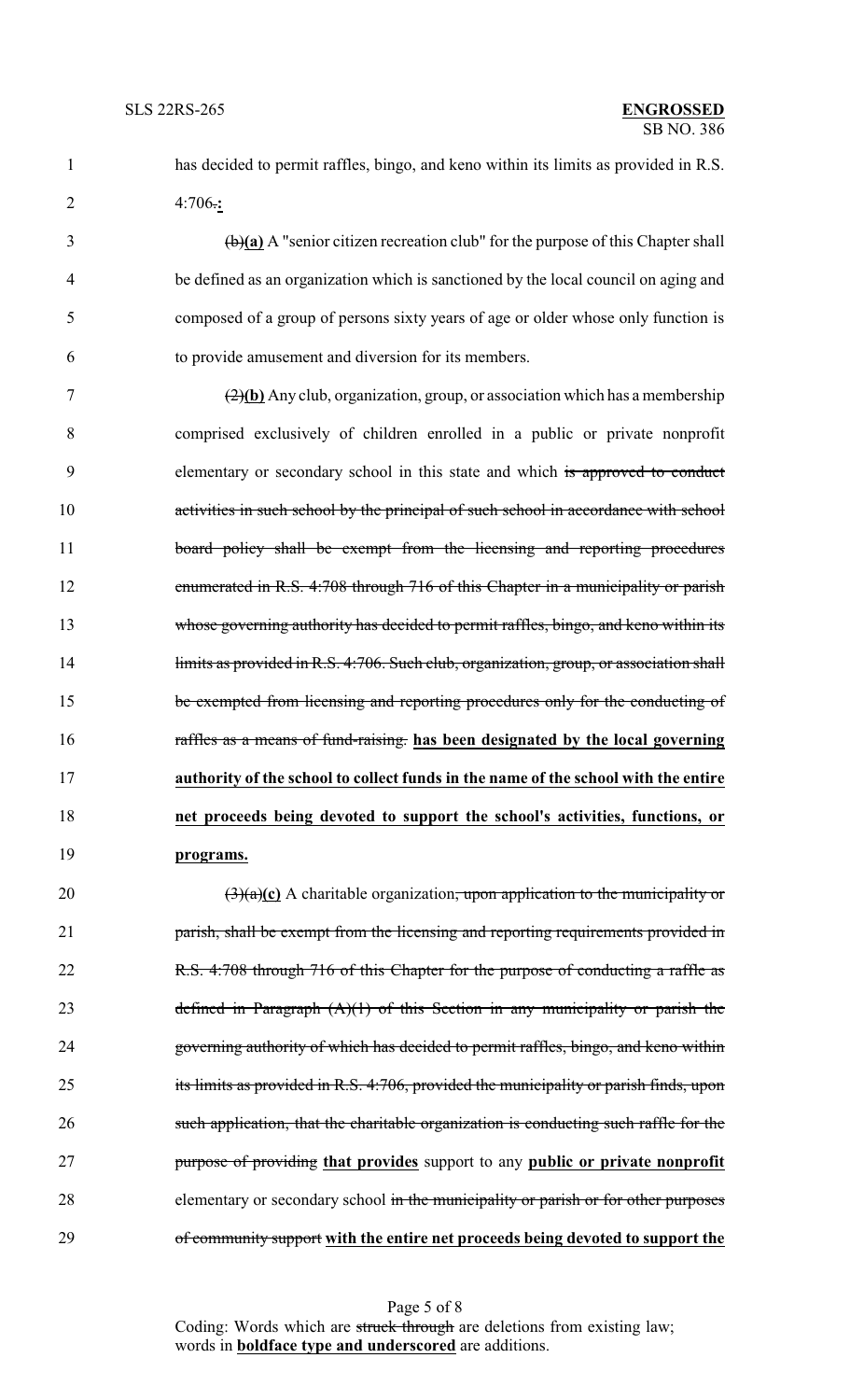## **school's activities, functions, or programs**.

2 (b)(d) A public institution of higher education licensed pursuant to this Section shall be exempt from the licensing and reporting requirements provided in R.S. 4:708 through 716 of this Chapter in any municipality or parish the governing authority of which has decided to permit raffles, bingo, and keno within its limits and may sell shares, tickets, or rights to participate in the authorized game known as raffle and may conduct the game of raffle when the entire net proceeds of the games of chance are devoted to supporting the institution.

 (4)**(e)** Any bona fide conservation organization, which is recognized by the Internal Revenue Service as 501(c)(3) corporation, dedicated principally to the 11 conservation of a specific species, genus, or family of game animal, including but not limited to the conservation of ducks, waterfowl generally, quail, and turkeys which is otherwise permitted by law to conduct charitable gaming shall be exempted from the licensing and reporting procedures enumerated in R.S. 4:708 through 716 of this Chapter solely for conducting raffles as a means of fund-raising in a municipality or parish whose governing authority has decided to permit raffles, bingo, and keno within its limits as provided in R.S. 4:706 **a body of water, area of land, or environment**.

 **(2) The limited license only authorizes the conducting of raffles. The inclusion of any other charitable fundraising activities in addition to raffles will require full licensing pursuant to this Chapter.**

22 G. Notwithstanding any other provision of this Chapter to the contrary, no municipal or parish governing authority shall license any organization as authorized 24 in this Chapter unless that organization has first obtained a charitable gaming license from the office, as further provided in R.S. 4:705.

26 H.(1) No person or organization shall hold, operate, or conduct any game of chance enumerated in Subsection A of this Section without obtaining a charitable gaming license**, a limited license,** or a special charitable gaming license from the office, as further provided in R.S. 4:718.

> Page 6 of 8 Coding: Words which are struck through are deletions from existing law; words in **boldface type and underscored** are additions.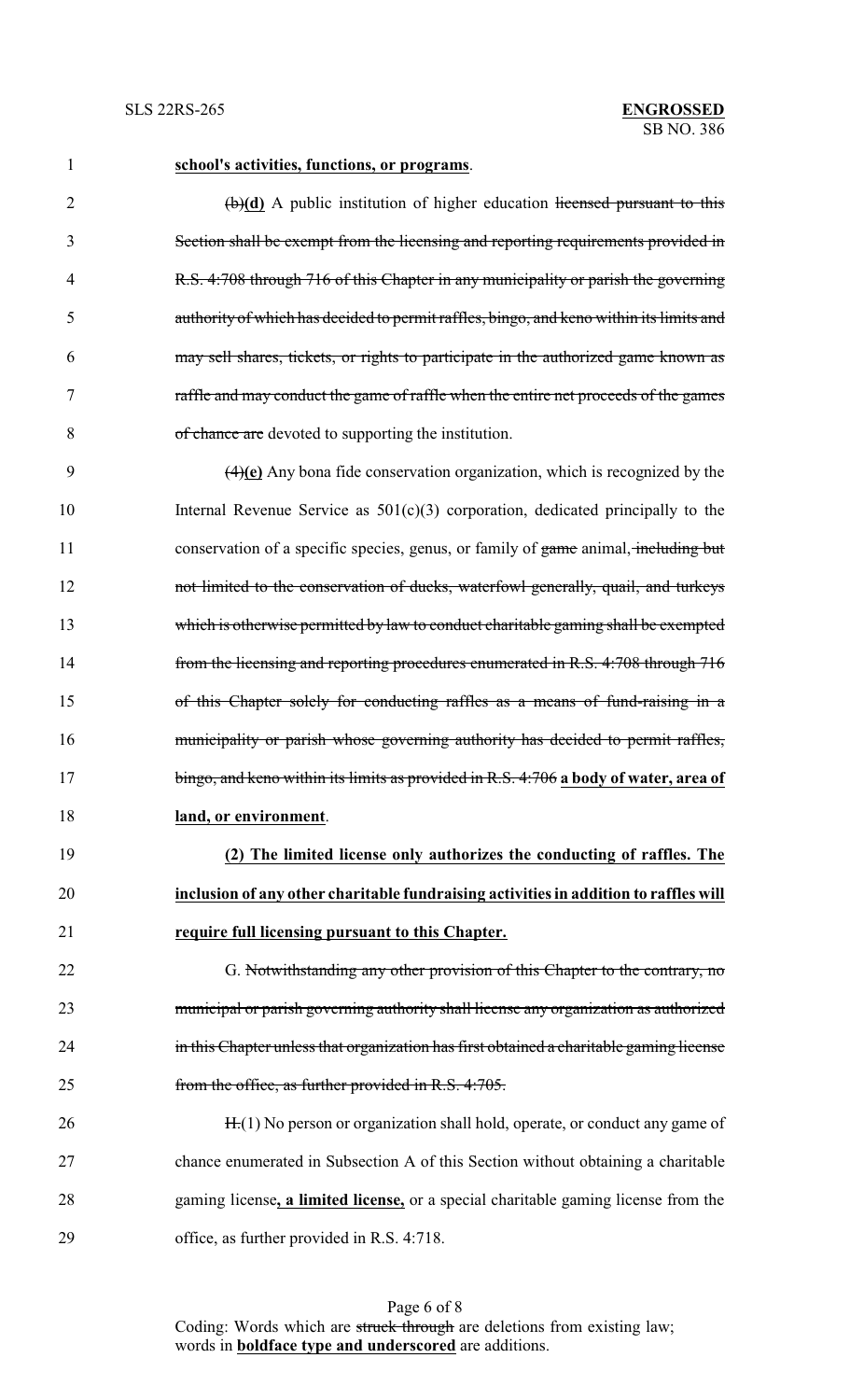1 \* \* \* \* **I.H.** Nothing in this Chapter shall prohibit a charitable organization from contributing to a qualified association of licensed charitable organizations as defined by R.S. 4:703(10). Such an association shall not be subject to audit by the office except as otherwise provided by law. J. **I.** The governing authority of a municipality or parish may, by ordinance, transfer regulatory authority over charitable gaming in that municipality or parish to the office of charitable gaming. Section 2. R.S. 4:707(J) is hereby repealed. Section 3. This Act shall become effective upon signature by the governor or, if not 11 signed by the governor, upon expiration of the time for bills to become law without signature by the governor, as provided by Article III, Section 18 of the Constitution of Louisiana. If vetoed by the governor and subsequently approved by the legislature, this Act shall become effective on the day following such approval.

> The original instrument was prepared by Alan Miller. The following digest, which does not constitute a part of the legislative instrument, was prepared by Dawn Romero Watson.

## DIGEST SB 386 Engrossed 2022 Regular Session Milligan

Present law provides that in addition to the licensing required with office of charitable gaming (OCG), the local governing authority may license certain charitable organizations to hold and operate the following specific games of chance:

- (1) Raffles.
- (2) Bingo or Keno.
- (3) Pull-tabs.
- (4) Electronic video bingo.
- (5) Fundraising events generally known as "Las Vegas Nights" or "Casino Nights".

Proposed law retains present law, but clarifies that the local governing authority license may be granted after the organization has first obtained a charitable gaming license from OCG, and only for the specific games enumerated in present law.

Present law authorizes any persons to participate in and play such charitable games of chance conducted under any license.

Proposed law limits present law to participation of any persons not currently working or

Page 7 of 8 Coding: Words which are struck through are deletions from existing law; words in **boldface type and underscored** are additions.